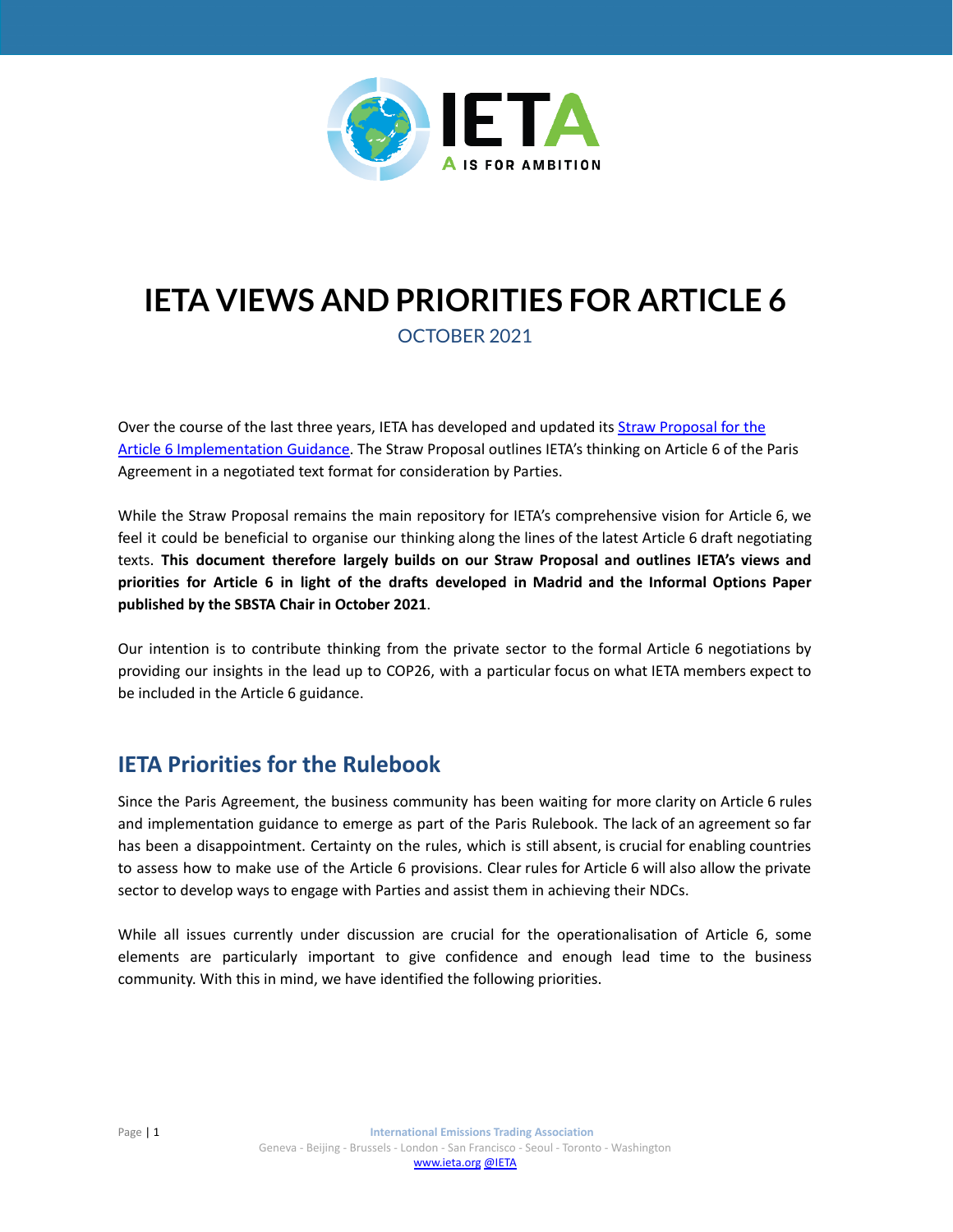#### **Priorities for cooperative approaches (Art. 6.2):**

- Article 6 guidance should give clarity on the **metric, form and scope of ITMOs**, as these elements are essential to define how ITMOs will be operationalised.
- The Article 6 rulebook should clearly define the **relation between ITMOs and the originating Party's NDC**, with particular attention to the basis for quantification of ITMOs and to the treatment of sectors outside the NDC coverage. This is of particular relevance in the interim period until all Parties move to economy-wide, fully quantified NDCs.
- The guidance should define **rules for accounting**, building on the basic transparency guidelines in paragraph 77(d) of the Katowice rulebook's transparency framework; this is an essential element to give Parties and non-state actors certainty on how ITMOs will be accounted for and on what practices will be in place to ensure environmental integrity and avoidance of double counting.

#### **Priorities for the emission mitigation mechanism (Art. 6.4):**

- The Article 6 rulebook should clearly define the **scope of the mechanism and the scope of activities under the mechanism**, as these elements are essential to define how it will be operationalised and to allow enough lead time for preparation ahead of the first NDC cycle. This is also of particular relevance in the interim period until all Parties move to economy-wide, fully quantified NDCs.
- The rulebook should outline rules for **the governance of the mechanism**, including the establishment of the **Article 6.4 Supervisory Body** and eligibility requirements for members of such body, focusing on technical competence, professional experience and independence. These rules are extremely important as the Supervisory Body will be responsible for the development of technical aspects related to the functioning of the mechanism.
- The rulebook should give clarity on the **CDM and JI transition**, as this will be crucial to provide continuity for existing projects and immediate critical mass for the Article 6.4 mechanism.

# **Art. 6.2: IETA views and priorities**

Article 6.2 and 6.3 of the Paris Agreement describe cooperative approaches including the use of internationally transferred mitigation outcomes (ITMOs). We consider the Article 6.2 provisions as a way to account for transfers of mitigation outcomes across borders, rather than as a tool to generate such outcomes. As such, Article 6.2 provisions should provide a means to balance, without double counting, any carbon-based transaction taking place between NDCs. In the section below, we outline our views and priorities for the operationalisation of the Article 6.2 and 6.3 provisions.

# **Metric of ITMOs**

Metric tonnes of carbon dioxide equivalent (tCO2e) should be the universal way to measure reductions leading to ITMOs. The choice of a universal metric for ITMOs ensures accounting consistency among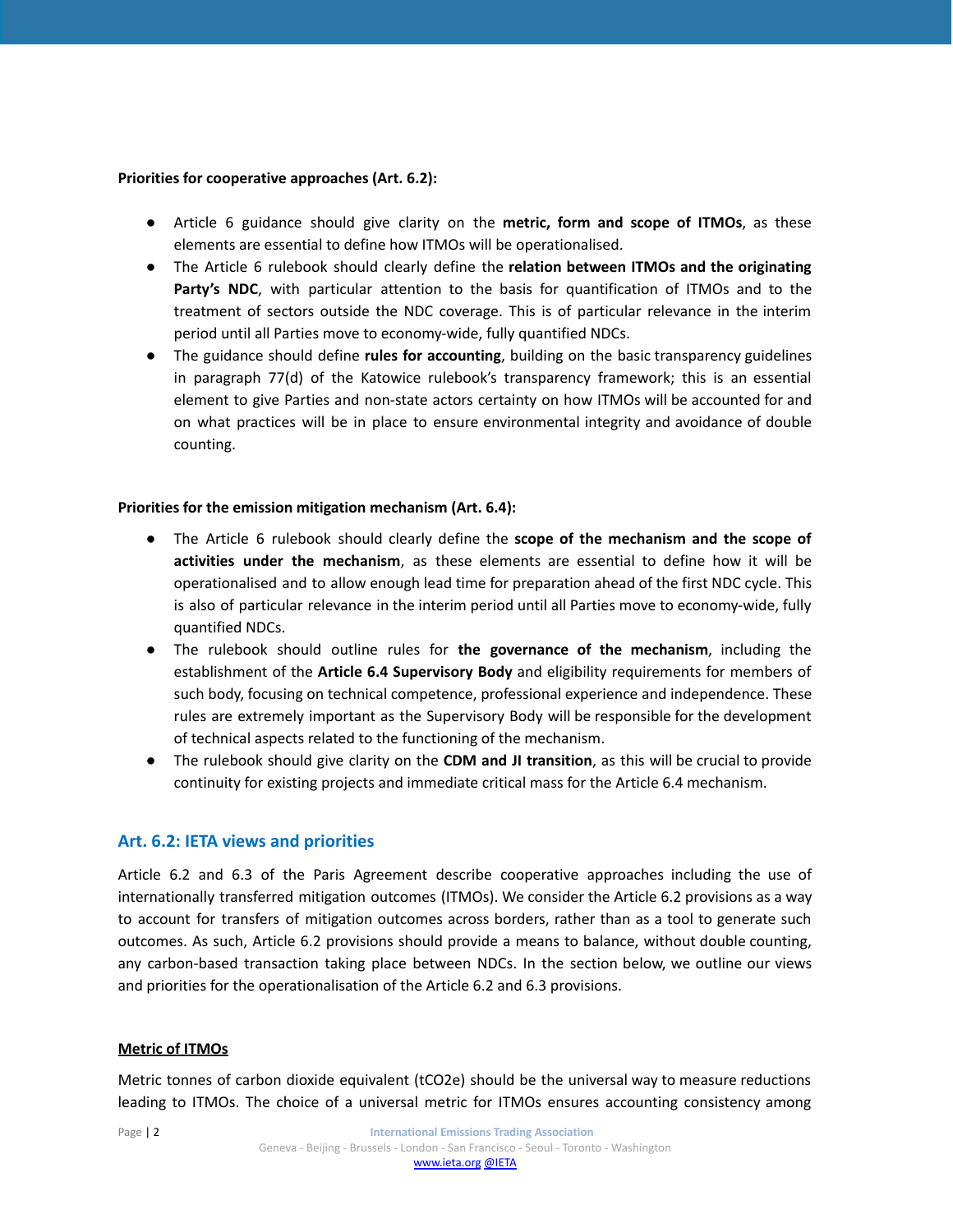different approaches. Options to consider other metrics, if deemed necessary by Parties, and to allow for broader applications of ITMOs might be explored as part of a work programme established after the adoption of the rulebook.

# **Form and scope of ITMOs**

The objective of Article 6.2 guidance should be to provide a robust accounting tool to reconcile the use of ITMOs with progress towards the achievement of the NDCs of the Parties involved. Article 6.2 guidance should account for the net transfers of mitigation outcomes between participating Parties over an NDC period.

ITMOs should be defined as the subtraction of a given absolute quantity of greenhouse gas emissions measured in tCO2e from the emissions account (defined below) of a given Party and the addition of an equivalent amount to the emissions account of another Party.

The mitigation outcome involved in an ITMO can result from the quantification of an NDC or from different mitigation activities, including but not limited to: emission reductions, emission removals (i.e. natural sinks and CCS/CCUS), emissions avoided, or net absolute national reductions.

# **Accounting method**

Quantification of an NDC requires a Party to establish an emissions account, defined as the quantitative total, in terms of tCO2e, of the portion of the national economy covered by its NDC, over the period to which the NDC applies. Corresponding adjustments are made to the emissions accounts of both Parties involved in an ITMO to account for the net inflow or outflow of mitigation outcomes. **This is an essential element to give Parties certainty on how ITMOs will be accounted for**.

# **Application, frequency and reporting of corresponding adjustment**

As outlined above, corresponding adjustments should be applied as additions and subtractions to the emissions account reflecting net transfers of ITMOs over an NDC period.

Parties should make a corresponding adjustment for first transfer and for use towards achievement of NDC. Corresponding adjustments should be made at the time of the first transfer, for the originating Party, and at the time of use, for the using Party. A central registry of ITMO transfers may be adopted to promote the integrity of the system.

ITMOs should be reported as progress in achieving NDCs. Biennial reporting of ITMOs through interim reports should be encouraged. Regular reporting is beneficial to indicate trends of ITMO transactions and to help parties track progress.

# **Relation with NDCs and interim period**

IETA believes that to be on track with the achievement of the long-term goal of the Paris Agreement, all Parties should adopt and update as scheduled economy-wide and fully quantified NDCs as soon as possible. In that scenario, ITMOs will therefore only originate from quantified portions of the NDC.

In many countries, especially LDCs, there are practical challenges to economy-wide NDCs at present, but that should not prevent finance from flowing to encourage reductions in non-NDC sectors. In the interim period, until all Parties move towards economy-wide and fully quantified NDCs, transferring units from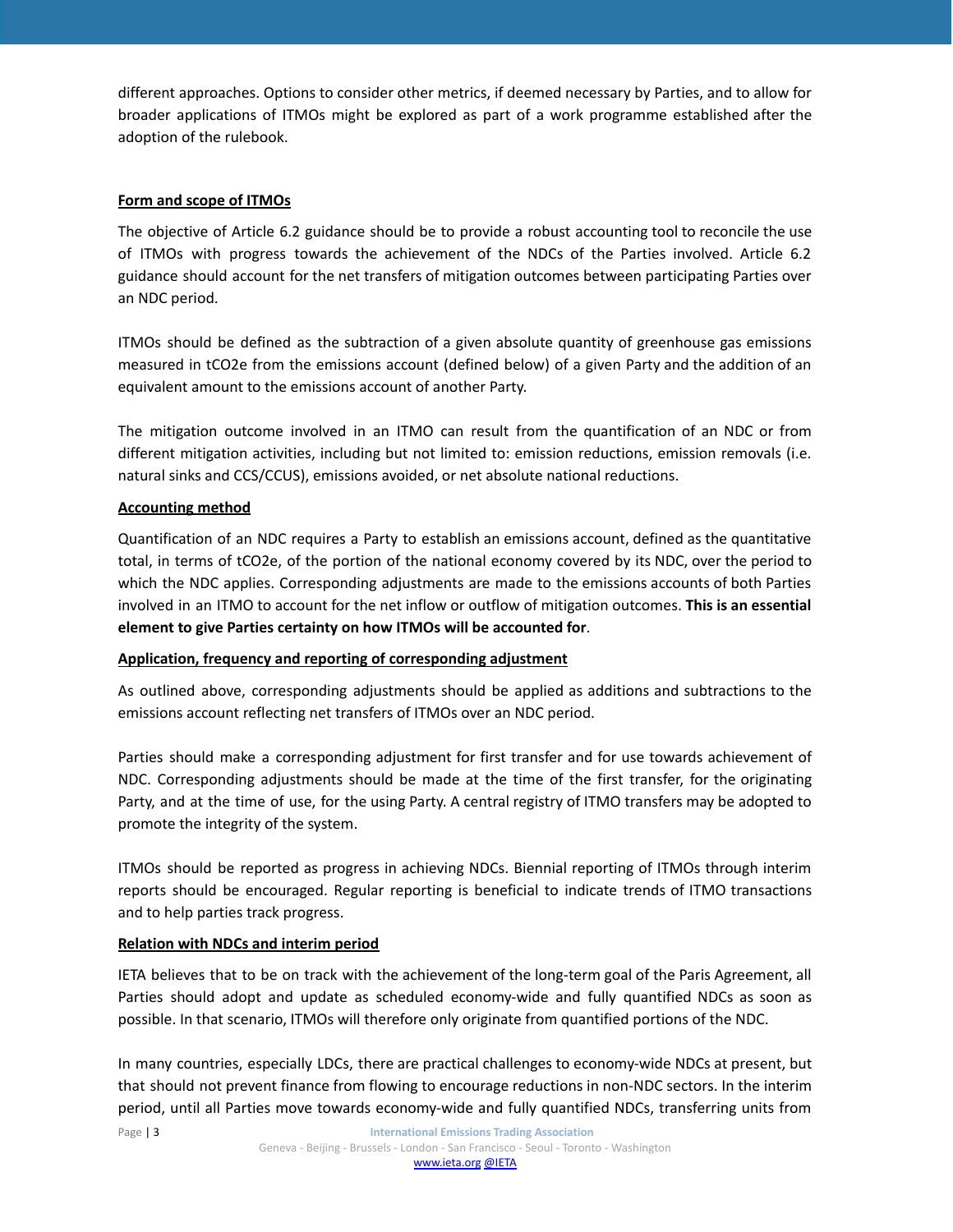outside of an NDC should therefore be possible. This should take place without compromising environmental integrity or creating a disincentive for progressing to economy-wide targets.

Originating Parties transferring from non-NDC sectors should not be required to correspondingly adjust their NDC during the interim period. However, Parties transferring from non-NDC sectors should commit to include the sector in the subsequent NDC. Parties could be allowed to generate out-of-scope ITMOs for a simple transitional period of five years or for a rolling transitional period, whereby out-of-scope project activities are able to generate credits for one crediting period and are then brought into the scope of the NDC.

# **Participation requirements**

Given the voluntary nature of cooperative approaches, participation requirements should allow for broad participation and flexibility, provided that environmental integrity is guaranteed by accounting, including no double counting. Robust accounting is operationalised via the quantification in terms of tCO2e of the portion of the economy covered by the NDC of a given Party, or of the sector or sub-sector of the NDC subject to the ITMO, over the period to which the NDC applies. A Party-led system to manage, track and report the transfer of mitigation outcomes should also be in place.

# **Role of non-Parties and non-NDC uses of ITMOs**

The Paris Agreement promotes action by non-Parties. This includes sub-national jurisdictions, such as states and provinces, sectoral programmes such as CORSIA, and private sector actors. Non-Parties should be encouraged to participate in cooperative approaches and to transfer, acquire and use ITMOs, including for purposes other than towards achievement of an NDC.

An ITMO should not be used towards the achievement of an NDC if it has been used for compliance in CORSIA or for any other mitigation action outside of the UNFCCC.

# **Restrictions and limits**

Cooperative approaches are a way to enable the achievement of higher ambition and to unlock new mitigation opportunities. Imposing restrictions or limitations to the use of ITMOs would undermine the environmental potential of Article 6. In particular, we believe there should be:

- No share of proceeds and no requisite for overall mitigation in global emissions in relation to Article 6.2 activities, as these concepts do not apply to Article 6.2.
- No limit to the shelf life of ITMOs as a general rule. A potential limit to the shelf life could be determined in some cases due to the nature of the mitigation outcome involved.
- No limit to the quantity of ITMOs that can be either bought or sold.
- No limit to the number of transactions and transfers.

# **Treatment of single-year target NDCs**

Any accounting arrangement limiting the use of ITMOs only to those with the same vintage as the NDC target should be discouraged. We support an accounting method that adequately captures progress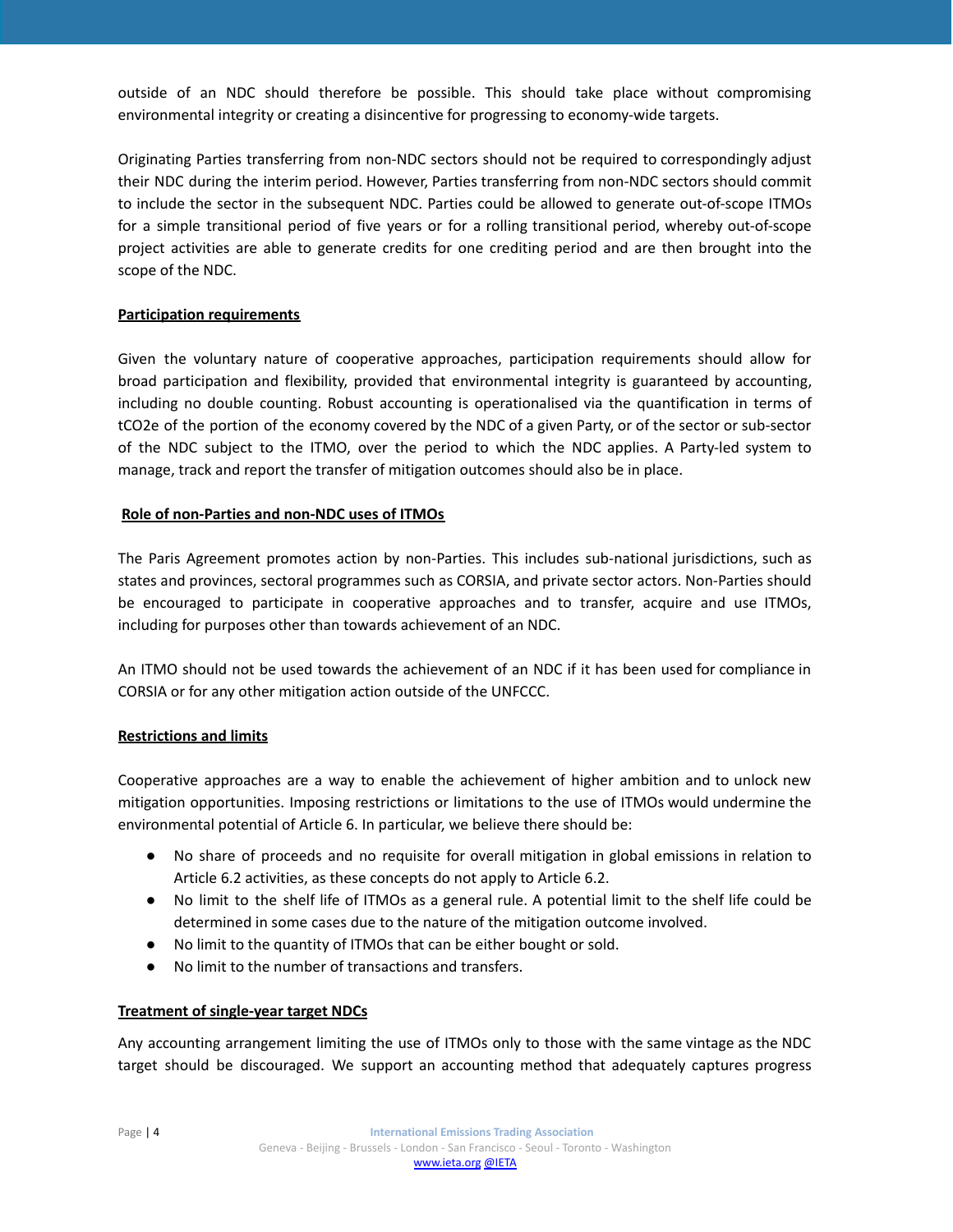made and is representative of the total use of ITMOs by a Party over the NDC period. We discourage methods that only capture a 'snapshot' of the use of ITMOs in the target year.

Among the methods proposed by Parties, the 'averaging' and 'trajectory' methods are two that we deem most representative of the actual emissions trend and progress in NDC achievement. We support the choice of a single method for the treatment of single-year targets. We discourage the creation of a patchwork approach whereby different methods are used by different Parties, potentially even to account for the same cooperative approach.

# **Governance and infrastructure**

The use of ITMOs should be part of the review of the achievement of a Party's NDC. We do not believe that Article 6.2 requires further governance arrangements. There is no need to enforce stringent infrastructure requirements to Parties participating in an ITMO, as long as those Parties keep track of ITMO transfers and have the capacity to report them adequately.

A central registry of ITMO transfers may be established as Parties deem it necessary, but it should not be a prerequisite for ITMOs to happen.

# **Article 6.4: IETA views and priorities**

IETA takes the view that while Article 6.4 provisions clearly include project-based mechanisms, their scope must be significantly broader, to enable mitigation activities at the scale needed to achieve the goal of the Paris Agreement. Article 6.4 should facilitate the process of quantification of mitigation activities, so that transfers can be executed and the necessary adjustments to the NDCs be made. In the section below, we outline our views and priorities for the operationalisation of the Article 6.4, 6.5, 6.6 and 6.7 provisions.

# **Scope of the mechanism**

The Article 6.4 mechanism should eventually operate within a Party's economy-wide and fully quantified NDC. In the interim period while all Parties move towards economy-wide and fully quantified NDCs, the Article 6.4 mechanism could be employed in sectors that are outside the NDC coverage, as an incentive and as a means to subsequently include those sectors in future NDCs. In line with what is outlined above for cooperative approaches, for reductions resulting from actions taken in sectors outside the NDC, we would support a limited exemption from corresponding adjustments for 6.4 activities taking place outside of the NDC coverage provided that the sectors involved are included in the next NDC.

We also note the importance of Article 6.5 in providing that no mitigation outcome should be used by more than one Party in achieving their NDCs. If transferred internationally, mitigation outcomes resulting from Article 6.4 activities should therefore be subject to Article 6.2 guidance, as described above, in order to fulfil requirements under paragraph 6.5.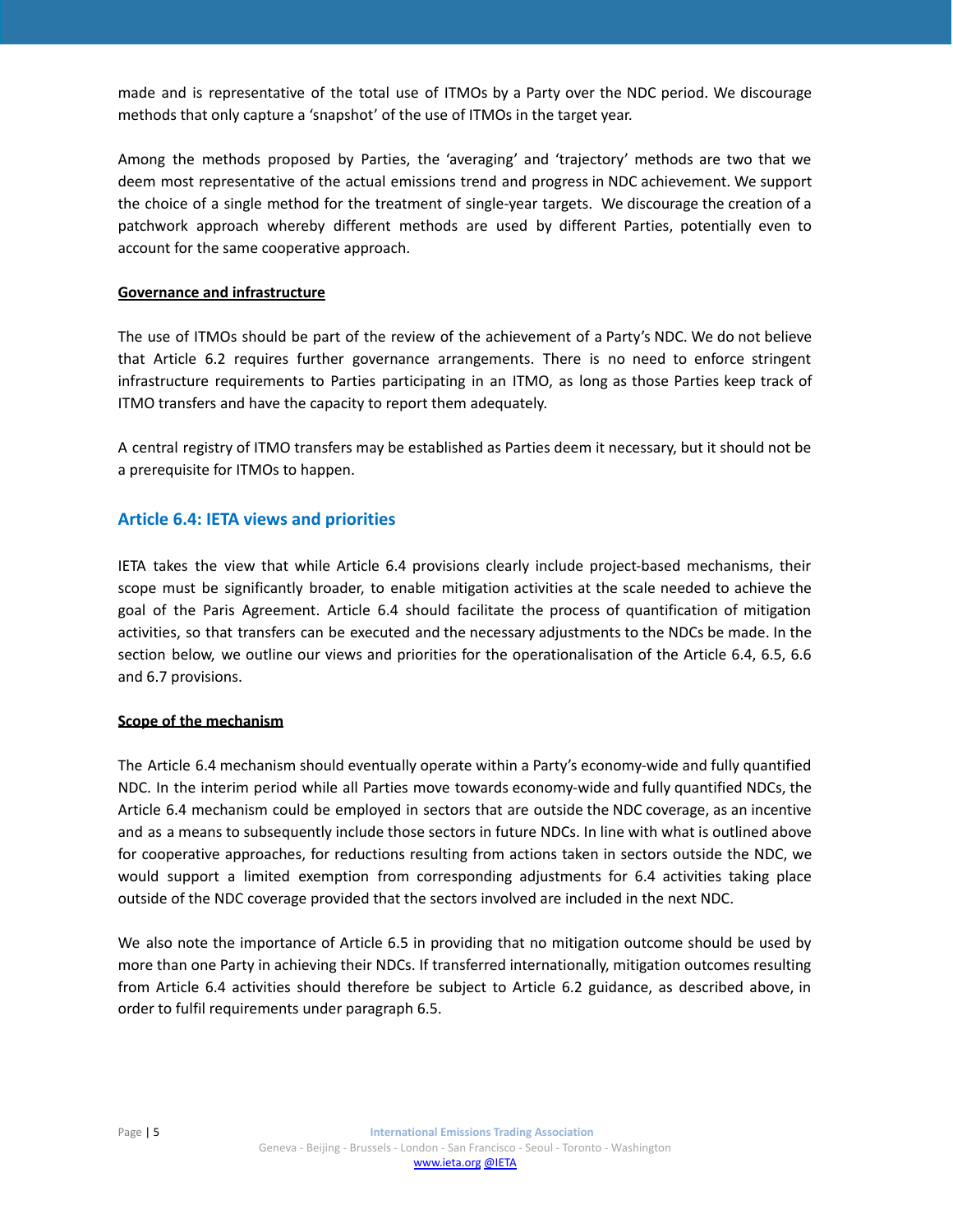# **Scope of activities**

The Article 6.4 mechanism should generate mitigation units as the result of:

- The quantification of sectoral approaches within a sector or sectors covered by the NDC;
- Emission reductions achieved through a specified activity or set of activities;
- Carbon dioxide sequestration and storage;
- Carbon dioxide equivalent denominated instruments issued by another program meeting the Article 6.4 requirements

A clear definition of the scope of activities is essential to give Parties enough confidence and lead time to plan the use of the mechanism towards their NDCs. Further details, such as the expansion of the scope beyond the activities listed above, might be defined through a work programme or by the supervisory body.

# **Baselines and additionality**

The notion of progressively moving towards economy-wide, quantified NDCs, coupled with the fact that all Parties will have NDCs, implies moving away from the historic practices of establishing additionality, which characterised crediting activities under the Kyoto Protocol.

Applying corresponding adjustments between quantified NDCs ensures the integrity of the global cap. Therefore, it will not be necessary to demand a traditional additionality assessment. This is because the host Party, having made the transfer, must find further mitigation opportunities to meet the stated goal of its NDC. The transferred actions were in addition to the requirements of the NDC, hence additionality can be claimed.

In the interim period until all Parties move towards economy-wide and fully quantified NDCs, the concept of additionality might still characterise some activities under the mechanism, especially in sectors outside of the NDC coverage. In these instances, additionality should consider relevant national policies.

Some Article 6.4 activities may need to rely on baselines to be quantified. Baselines should reflect relevant policies of the host Party's NDC. The baseline should ideally reflect sectoral benchmarks that are dynamic, meaning that is updated upon changes to the underlying assumptions.

Further technical details concerning baselines might be developed under a work programme or by the Article 6.4 Supervisory Body.

# **Governance and Issuance**

A Supervisory Body, with a similar role as under the CDM, should be created to oversee activities under Article 6.4. Mitigation outcomes resulting from activities under Article 6.4 should be issued by the Supervisory Body into a centralised registry maintained by the Secretariat.

Once established, the Supervisory Body should launch a consultation process, involving the private sector as well as other stakeholders, to further detail its operations and the functioning of the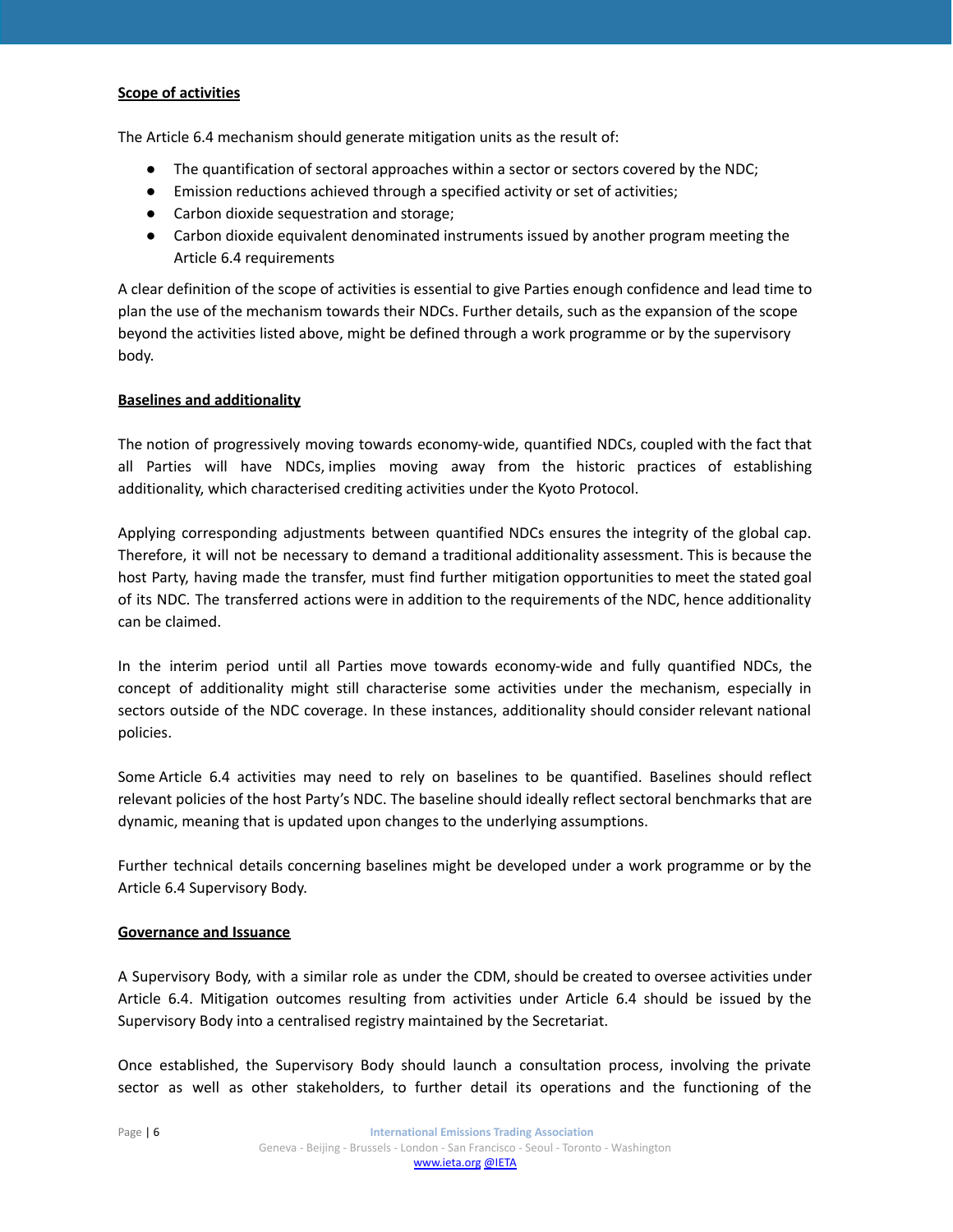mechanism. There should be an appeals process, whereby project proponents can appeal Supervisory Body decisions if they can demonstrate that mistakes or errors may have occurred.

Existing methodologies should be consolidated and revised by the Supervisory Body to move towards the use of sectoral performance benchmarks rather than individual project assessments.

We believe the Supervisory Body should abide by a Code of Conduct to ensure technical competence, independence and professionalism. It should be kept at a manageable size of no more than 10-12 individuals (with alternates), reflecting geographic balance. The balances of administrative fees left over from the CDM Executive Board should be used solely for the purpose of establishing the new system, including a registry and tracking system that is fit for purpose for serving the Paris Agreement. This work should be expedited by the Supervisory Body, with the aim of opening new project registrations in 2022.

# **Transition of existing mechanisms**

As a general principle, existing projects should be transitioned into the Article 6.4 framework, provided that they are in line with Article 6.4 rules and meet relevant requirements. This is crucial to provide continuity for those projects and build critical mass for the Article 6.4 mechanism.

Projects registered after 2015 (when the Paris Agreement was adopted) should have an ability to be requalified promptly through and expedited process, if they meet the new 6.4 Standards and provide assurance that reductions are not being double counted. For units issued prior to the entry into force of the Paris Agreement, a vintage limitation may be necessary to avoid dilution of mitigation ambitions in the NDCs.

All credits issued from 2020 onwards should be subject to a corresponding adjustment to guarantee that NDC targets are not weakened.

# **Share of proceeds and overall mitigation in global emissions**

To ensure an effective and well-functioning mechanism, it is crucial that the leverage of a share of proceeds (SoP) and the delivery of overall mitigation in global emissions (OMGE) are implemented in a way that ensures that the mechanism is attractive and beneficial to the host and acquiring Parties and to project developers. A high share of proceeds and/or cumbersome requirements for overall mitigation risk making the mechanism unattractive to both Parties and private sector actors.

The implementation of SoP should be done in a manner which does not impede the flow of the transactions, given that a successful implementation of the mechanism could result in very large-scale activities as the energy system transitions towards net-zero emissions. The earlier such an outcome is achieved, the higher the level of transactions that may result. Parties need to define how the share of proceeds will be set and administered. The Article 6.4 Supervisory Body should take steps to implement the share of proceeds.

In line with Article 6.1, the mechanism delivers overall mitigation in global emissions (OMGE) by promoting voluntary cooperation in the NDC implementation and allowing for higher ambition in mitigation. This, coupled with corresponding adjustment, is the major change from the Kyoto Protocol